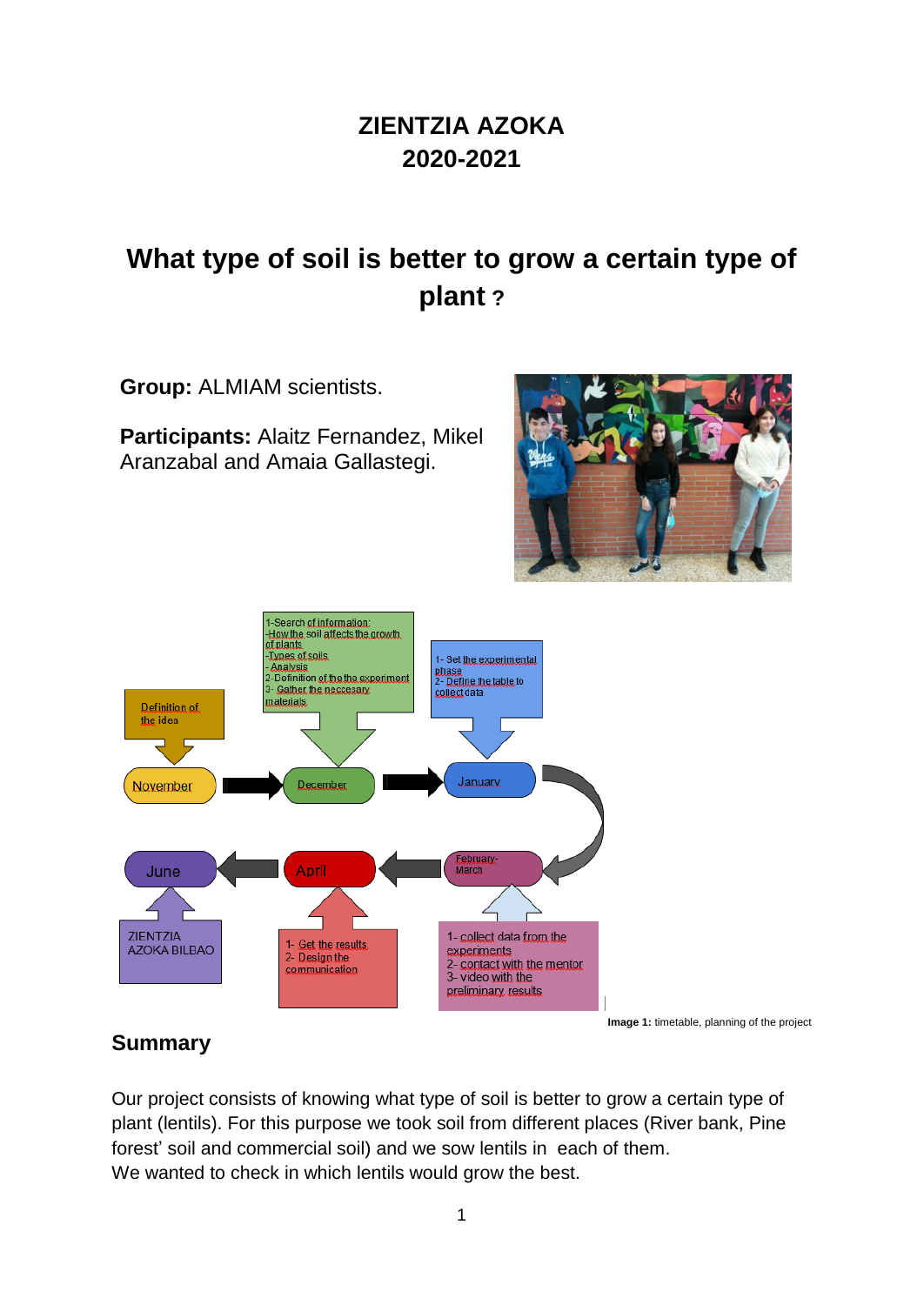During this period we carried out several experiments, for example, to determine the texture of the soil, measure several parameters,... and thus discover which soil characteristics might influence the different growth rate.

#### **Materials and methods.**

We have used different **materials** depending on the experiment we were going to carry out. Below we enlist them indicating what they were used for:

| <b>Plant growth</b>                                                                                                                                                                                                                                       | <b>Measuring the</b><br>growth of the<br>plants                                                                                 | <b>Soil texture</b>                                                                                                        | Analysis of the<br>soil                                                                                                                                                                      | <b>Biomass</b>                                                                            |
|-----------------------------------------------------------------------------------------------------------------------------------------------------------------------------------------------------------------------------------------------------------|---------------------------------------------------------------------------------------------------------------------------------|----------------------------------------------------------------------------------------------------------------------------|----------------------------------------------------------------------------------------------------------------------------------------------------------------------------------------------|-------------------------------------------------------------------------------------------|
| <b>Different</b><br>soils (river<br>bank, pine<br>forest,<br>commercial)<br><b>Pots</b><br><b>Lentil seed</b><br>Water<br>Graduated<br>cylinder: to<br>water the<br>plants.<br>Sticks: to<br>maintain the<br>plants up.<br>Thread: to link<br>the sticks. | We measure the<br>plants on<br>different days to<br>see its<br>evolution.<br><b>Material</b><br>needed:<br>a measuring<br>tape. | Petri dish<br>$\bullet$<br>Spatula<br>$\bullet$<br><b>Hands</b><br>$\bullet$<br><b>Plastic board</b><br>$\bullet$<br>water | extractant<br>$\bullet$<br>solution<br>soil<br>$\bullet$<br>funnel<br>$\bullet$<br>filter paper<br>$\bullet$<br>test tubes<br>$\bullet$<br>test strips<br>a pattern to<br>compare<br>results | Petri dish<br>$\bullet$<br><b>Scales</b><br><b>Plants</b><br>(roots,<br>stems,<br>leaves) |
| SOIL 1: (river<br>bank)                                                                                                                                                                                                                                   | SOIL 2: (pine<br>forest)                                                                                                        | <b>SOIL 3:</b><br>(commercial)                                                                                             |                                                                                                                                                                                              |                                                                                           |





**TRANSPLANTE**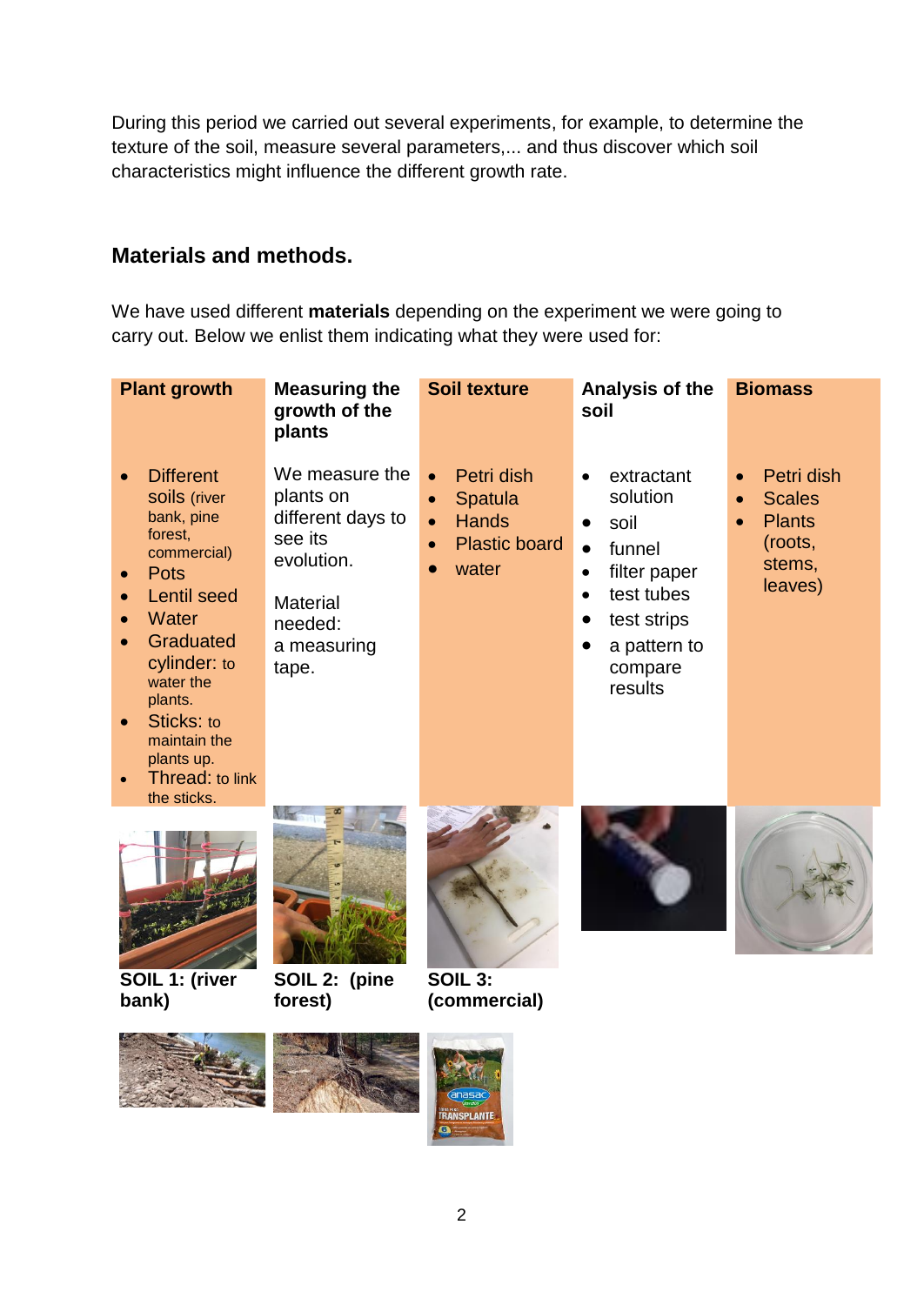As far as the **procedures** are concerned, the procedures we used for each part of the experimental phase are detailed below.

#### **Measuring the growth of the plants**

Plant growth was controlled weekly.

Watering was also made weelkly (200 mL per pot)



We took some soil of each tyoe and we put them in a petri dish, then we pour water there, after that we did small balls with the different soils and finally we do an ring with each soils and according to the tamale and the consistency of the ring we calculate its texture.

#### **Soil texture Analysis of the soil Biomass**

We took some soil and we mixed them with an extractant solution to analyze the soil, then we put the soil in a funnel, to flow the nutrients into the test tubes. Then we analyze the soils water quality with a fast and easy test. When we had the results we put them in a table.

We took some plants from the pots and we cut them into pieces (root, stem and leaf), we left them on a petri dish to dry for several days. With a balance first we found roots weight, then stems weight and finally leaves weight. We copy the data on the table. We did this experiment to find out where the plant produces more biomass depending on the soil type

Data were collected in our laboratory notebook







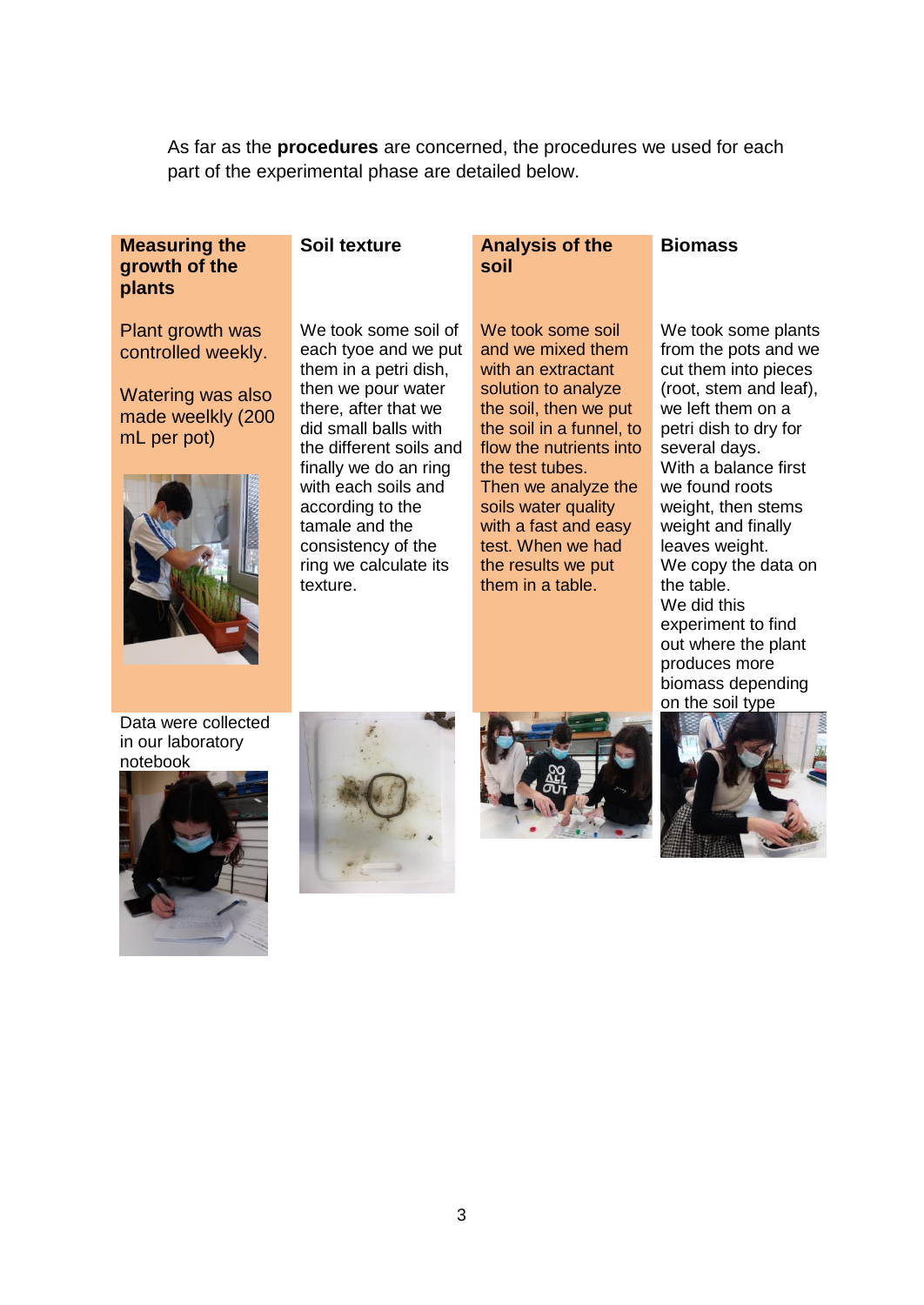#### **Results**

**Plant growth** We measured the plants on different days to see its evolution. Here we can see the graphical representation where it is indicated that the highest growth has corresponded to the plants planted on the pine forest soil.



Growth of the plants in different soils

- The soil from the river is a clay soil
- The pine forest's soil is a muddy soil
- Commercial soil is sandy soil

Table 5.1: Soil Textures According to Manipulation When Wet

**Soil texture In the case of the texture of the different soils, the soils were** handled as indicated in the procedure and depending on whether or not rings could be made, the soil types were classified according to the table shown below



| Texture         | <b>Stickiness</b>                 | Characteristics                                                                                                                                                  |  |  |
|-----------------|-----------------------------------|------------------------------------------------------------------------------------------------------------------------------------------------------------------|--|--|
| Sand (S)        | Not sticky                        | Loose, cannot be moulded.                                                                                                                                        |  |  |
| Loamy Sand (LS) | Very slightly sticky              | Can be moulded into a ball, cannot be rolled into a<br>ribbon between the fingers.                                                                               |  |  |
| Sandy           |                                   |                                                                                                                                                                  |  |  |
| Clay Loam (SCL) | Slightly sticky                   | Can be rolled into a short ribbon between the fingers<br>but this cannot be bent without breaking. Will nottal<br>a shine nor show a finger print when squeezed. |  |  |
| Clay Loam (CL)  | Sticky when sufficiently<br>moist | Can be rolled into a ribbon and be bent into a half circle<br>before breaking. Will take a shine and show a finger<br>print.                                     |  |  |
| Sandy Clav (SC) | Very sticky                       | Can be rolled into a ribbon and bent almost to a circle<br>before breaking. Takes a good shine with many sand<br>grains showing.                                 |  |  |
| $Clav$ $(C)$    | Very sticky                       | Can be rolled into a ribbon which can be bent into a<br>circle before breaking. Takes a strong shine with few<br>sand grains showing.                            |  |  |
| Heavy Clay (HC) | Very sticky                       | Very difficult to break up and work. Stiff, sticky.                                                                                                              |  |  |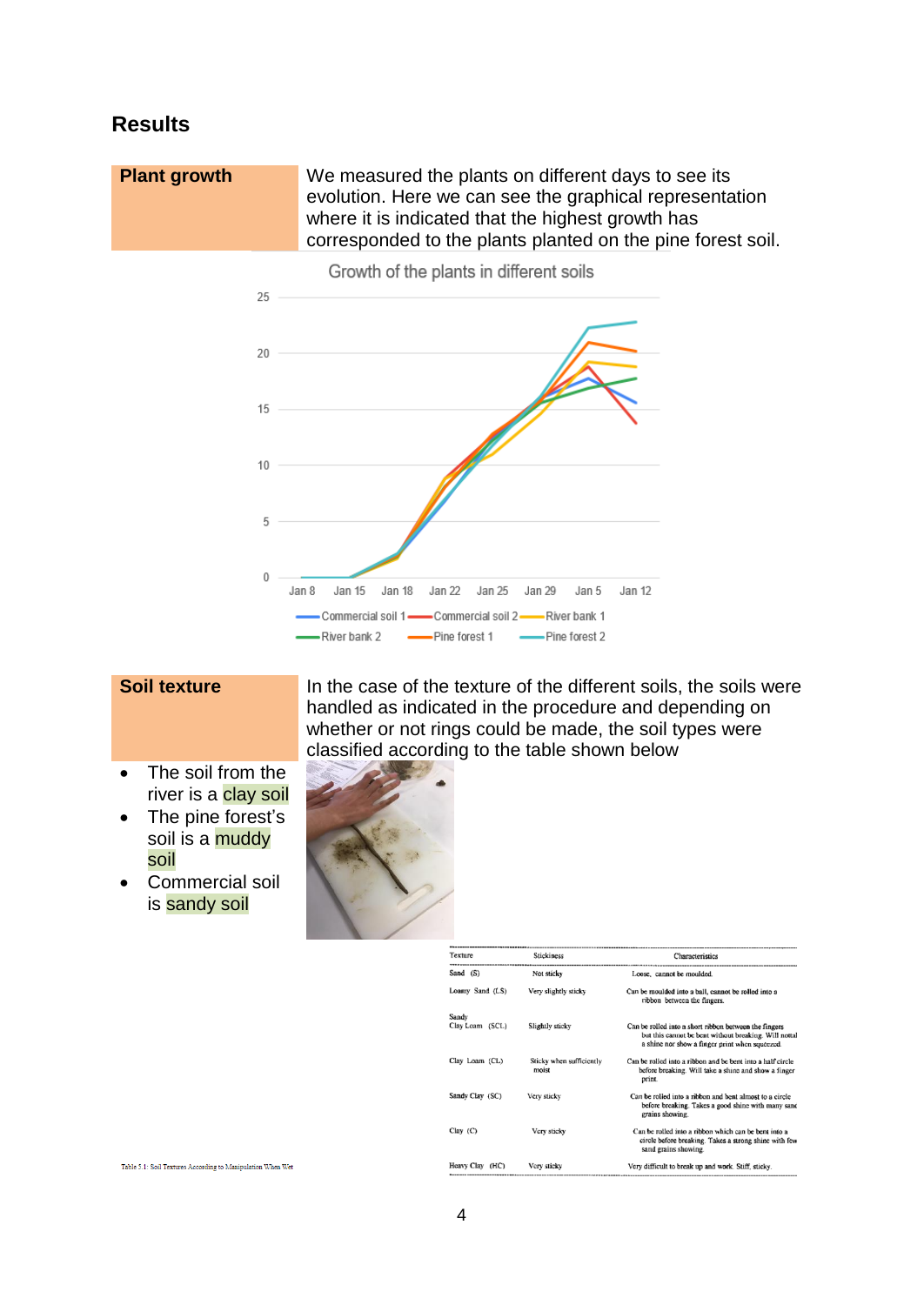**Analysis of the soil** To proceed with the analysis of the soil composition, we used the soil extract and introduced there a strip of the Ibaialde kit into each type of soil to measure nitrates, KH and pH.

As can be seen in the graph, the pH measurement obtained in this way was inconclusive, nitrates were detected only in the soil of commercial origin and KH was highest in the river soil.







| Concerning to<br>in the stem, an<br>the roots. |
|------------------------------------------------|
| Commerci                                       |
| <b>Eine tree t</b>                             |
| River banl                                     |
|                                                |

biomass, in the commercial soil it is highest id in the other two soil types it is highest in

**ROOT** 

**STEM** 

**LEAVES** 

|                                      |        | (biomass.in g) (biomass.in g) | (biomass.in g) |
|--------------------------------------|--------|-------------------------------|----------------|
| Commercial soil                      | 0,03g  | 0,06                          | 0,05           |
| Pine tree forest's soil $\,$ 0, 08 g |        | 0,02                          | 0,03           |
| River bank's soil                    | 0, 11g | 0,04                          | 0,01           |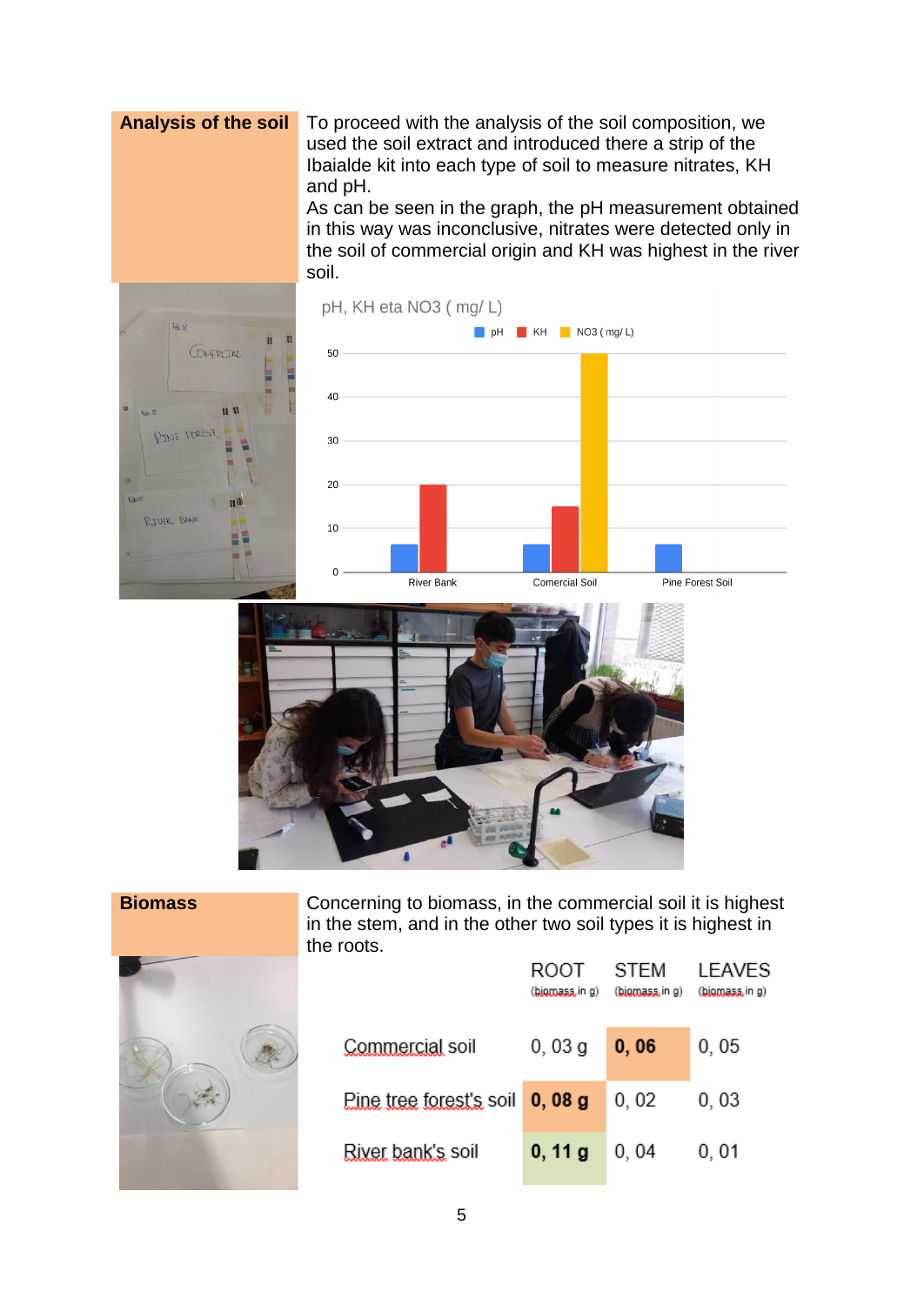

## **Conclusion**

The plants have shown higher growth in the pine forest soil, which has a muddy texture, KH is intermediate and nitrates were undetectable.

Biomass in these plants was mainly concentrated in the roots.

In the case of the plants planted in the river soil, they showed an intermediate growth, the texture was clay and the KH was the highest. Biomass in these plants too was concentrated in the roots.

As for plants grown in commercial soil, they concentrated biomass in the stem, nitrates could be detected, showed lower growth and also perished earlier.

In any case, the experiment was of limited duration and a longer experiment should be done with plants growing individually, not in groups as on this occasion.

### **Bibliography**

#### **RESOURCES FOR LAB PRACTICE**

- <https://www.soils4kids.org/experiments> (last seen: april, 4, 2021)
- [https://www.nrcs.usda.gov/wps/portal/nrcs/detail/soils/edu/?cid=nrcs142p2\\_05](https://www.nrcs.usda.gov/wps/portal/nrcs/detail/soils/edu/?cid=nrcs142p2_054300) [4300](https://www.nrcs.usda.gov/wps/portal/nrcs/detail/soils/edu/?cid=nrcs142p2_054300) (last seen: april, 4, 2021)
- [https://harvesttotable.com/how\\_to\\_grow\\_lentil/](https://harvesttotable.com/how_to_grow_lentil/) (last seen: april, 4, 2021)
- Humanity development library 2.0 (Chapter 5: Soils and soil moisture data) (last seen: april, 4, 2021)